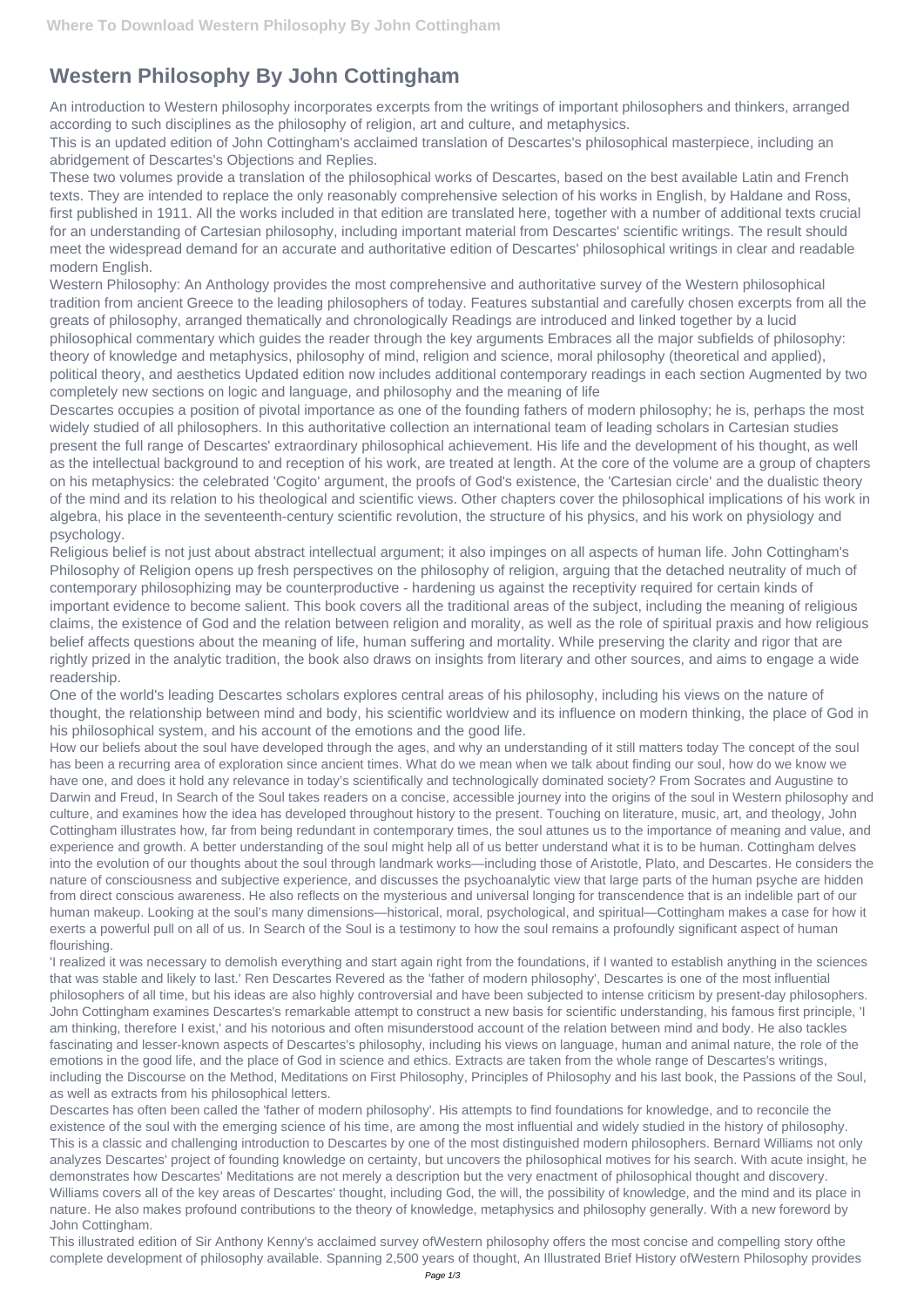essential coverage of the mostinfluential philosophers of the Western world, among them Socrates,Plato, Aristotle, Jesus, Augustine, Aquinas, Machiavelli,Descartes, Hobbes, Spinoza, Berkeley, Hume, Rousseau, Kant, Hegel,Marx, Mill, Nietzsche, Darwin, Freud, Frege, Russell, andWittgenstein. Replete with over 60 illustrations - ranging from Dufresnoy's TheDeath of Socrates, through to the title page of Thomas More'sUtopia, portraits of Hobbes and Rousseau, photographs of CharlesDarwin and Bertrand Russell, Freud's own sketch of the Ego and theId, and Wittgenstein's Austrian military identity card - this lucidand masterful work is ideal for anyone with an interest in Westernthought.

## Western PhilosophyAn AnthologyJohn Wiley & Sons

The Middle Ages span a period of well over a millennium: from the emperor Constantine's Christian conversion in 312 to the early sixteenth century. David Luscombe's clear and accessible history of medieval thought steers a clear path through this long period, beginning with the three greatest influences on medieval philosophy: Augustine, Boethius, and Pseudo-Denis, and focusing on Abelard, Anselm, Aquinas, Ockham, Duns Scotus, and Eckhart among others in the twelfth to fifteenth centuries.

This clear and accessible introduction to classical thought spans over a thousand years, from Homer to St Augustine. The Presocratics, Socrates, Plato, Aristotle, Stoics, Epicureans, and Neoplatonists are all covered, as well as other important thinkers such as Greek tragedians, historians, medical writers, and early Christian thinkers. The book embraces a broad range of themes, including ethics, the theory of knowledge, philosophy of mind, and philosophicaltheology.

Never HIGHLIGHT a Book Again! Virtually all of the testable terms, concepts, persons, places, and events from the textbook are included. Cram101 Just the FACTS101 studyguides give all of the outlines, highlights, notes, and quizzes for your textbook with optional online comprehensive practice tests. Only Cram101 is Textbook Specific. Accompanys: 9781405124782 .

We human beings had no say in existing—we just opened our eyes and found ourselves here. We have a fundamental need to understand who we are and the world we live in. Reason takes us a long way, but mystery remains. When our minds and senses are baffled, faith can seem justified—but faith is not knowledge. In Ultimate Questions, acclaimed philosopher Bryan Magee provocatively argues that we have no way of fathoming our own natures or finding definitive answers to the big questions we all face. With eloquence and grace, Magee urges us to be the mapmakers of what is intelligible, and to identify the boundaries of meaningfulness. He traces this tradition of thought to his chief philosophical mentors—Locke, Hume, Kant, and Schopenhauer—and shows why this approach to the enigma of existence can enrich our lives and transform our understanding of the human predicament. As Magee puts it, "There is a world of difference between being lost in the daylight and being lost in the dark." The crowning achievement to a distinguished philosophical career, Ultimate Questions is a deeply personal meditation on the meaning of life and the ways we should live and face death.

Descartes's Meditations on First Philosophy, published in Latin in 1641, is one of the most widely studied philosophical texts of all time, and inaugurates many of the key themes that have remained central to philosophy ever since. In his original Latin text Descartes expresses himself with great lucidity and elegance, and there is enormous interest, even for those who are not fluent in Latin, in seeing how the famous concepts and arguments of his great masterpiece unfold in the original language. John Cottingham's acclaimed English translation of the work is presented here in a facing-page edition alongside the original Latin text. Students of classical philosophy have long had the benefit of dual-language editions, and the availability of such a resource for the canonical works of the early-modern period is long overdue. This volume now makes available, in an invaluable dual-language format, one of the most seminal texts of Western philosophy.

John Cottingham's 1998 study examines three philosophical approaches to the systematic understanding of human nature. Philosophy and religion are often seen as opposed, but Cottingham illustrates how they can be reconciled.

In Why Believe? (Continuum) Professor John Cottingham argued that every human being possesses impulses and aspirations for which religious belief offers a home. His new book, How to Believe is concerned not so much with why we should believe as with what leads a person to become a believer. Cottingham challenges believers and non-believers alike to think afresh about the need to change their lives and about what such change might involve.

Based on the new and much acclaimed two-volume Cambridge edition of The Philosophical Writings of Descartes by Cottingham, Stoothoff and Murdoch, this anthology of essential texts contains the most important and widely studied of those writings, including the Discourse and Meditations and substantial extracts from the Regulae, Optics, Principles, Objectives and Replies, Comments on a Broadsheet, and Passions of the Soul. In clear, readable, modern English, with a full text and running references to the standard Franco-Latin edition of Descartes, this book is planned as the definitive one-volume reader for all English-speaking students of Descartes.

René Descartes 1596-1650 The `father of modern philosophy?, René Descartes has been accorded all the admiration a father customarily receives ? and all the resentment. That mind-body duality by which he so deftly made sense of us now seems less paradigm than prison. And yet, to unthink it appears impossible. For better of worse, Descartes must remain our starting-point in the attempt to understand ourselves and our relation to our world. Yet if the problems begin with Descartes, so too may some of the solutions. John Cottingham?s fascinating guide finds in the French philosopher?s own neglected later work some intriguing hints as to how the stumbling-blocks might be surmounted. The father of modern philosophy, it seems, might yet be his child?s deliverer.

Never HIGHLIGHT a Book Again Includes all testable terms, concepts, persons, places, and events. Cram101 Just the FACTS101 studyguides gives all of the outlines, highlights, and quizzes for your textbook with optional online comprehensive practice tests. Only Cram101 is Textbook Specific. Accompanies: 9780872893795. This item is printed on demand.

This concise survey, accessible to students and general readers alike, traces the main elements of rationalism from the classical period to the present day. It contains a lucid account of the arguments of the great seventeenth-century rationalists, Descartes, Spinoza, and Leibniz, on scientific knowledge, mind and body, and freedom and necessity, and compares these with the empiricist counter-arguments of Locke and Hume, culminating in the great synthesis of Kant. Later sections discuss the ideas of Hegel, Russell, Wittgenstein, Ayer, Quine, Kripke, Chomsky, and Popper, along with rationalist and anti-rationalist elements in modern ethics. Descartes's Meditations on First Philosophy remains one of the most widely studied works of Western philosophy. This volume is a refreshed and updated edition of John Cottingham's bestselling 1996 edition, based on his translation in the acclaimed three-volume Cambridge edition of The Philosophical Writings of Descartes. It presents the complete text of Descartes's central metaphysical masterpiece, the Meditations, in clear, readable modern English, and it offers the reader additional material in a thematic abridgement of the Objections and Replies, providing a deeper understanding of how Descartes developed and clarified his arguments in response to critics. Cottingham also provides an updated introduction, together with a substantially revised bibliography, taking into account recent literature and developments in Descartes studies. The volume will be a vital resource for students reading the Meditations, as well as those studying Descartes and early modern philosophy. This clear, concise account of rationalist philosophy focuses mainly, though not exclusively, on its greatest figures, Descartes, Spinoza, and Leibniz, showing how closely their ideas are related, despite the radically different philosophical systems they produced. The Royal Institute of Philosophy has challenged distinguished philosophers to reflect on the nature, scope and possibility of philosophy. The question 'What is the meaning of life?' is one of the most fascinating, oldest and most difficult questions human beings have ever posed themselves. In an increasingly secularized culture, it remains a question to which we are ineluctably and powerfully drawn. Drawing skillfully on a wealth of thinkers, writers and scientists from Augustine, Descartes, Freud and Camus, to Spinoza, Pascal, Darwin, and Wittgenstein, On the Meaning of Life breathes new vitality into one of the very biggest questions.